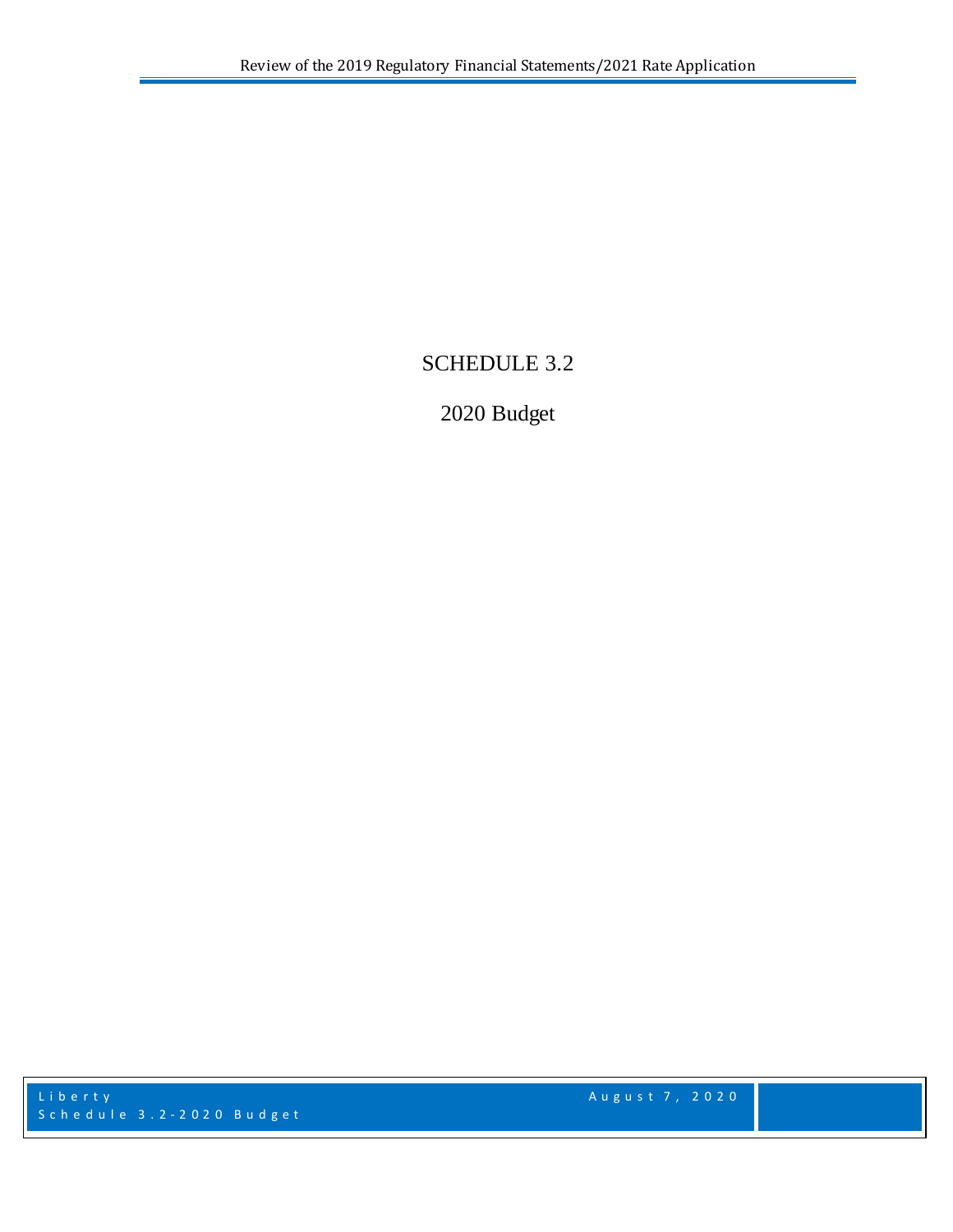Budget Balance Sheet for Regulatory Purposes As at December 31, 2020

| 1  | Notice to Reader: Subject to review by the New Brunswick Energy and Utilities Board      |               |
|----|------------------------------------------------------------------------------------------|---------------|
| 2  | (in thousands of dollars)                                                                |               |
| 3  | <b>Assets</b>                                                                            | 2020          |
| 4  | <b>Regulated Assets</b>                                                                  |               |
| 5  | Property, Plant and Equipment (Note 2)                                                   |               |
| 6  | Gas Distributor Plant in Service - Net (includes AFUDC capitalized during 2020 of \$62K) | \$<br>179,141 |
| 7  | <b>Construction Work In Progress - Gas Distributor Plant</b>                             | 681           |
| 8  | <b>Total Property, Plant &amp; Equipment</b>                                             | 179,822       |
| 9  | <b>Deferred Charges</b>                                                                  |               |
| 10 | Deferred Development Costs - Net (Note 3)                                                | 2,276         |
| 11 | Development O&M Capitalized Costs - Net (Note 4)                                         | 77,658        |
| 12 | <b>Total Deferred Charges</b>                                                            | 79,934        |
| 13 | <b>Short Term Investments</b>                                                            | 2,971         |
| 14 | <b>Total Regulated Rate Base Assets</b>                                                  | 262,727       |
|    | 15 Other Regulated Assets (Note 5)                                                       | 32,974        |
| 16 | <b>Total Regulated Assets</b>                                                            | 295,701       |
| 17 | <b>Regulatory Deferral (Note 1)</b>                                                      | 135,670       |
| 18 | <b>Total Assets</b>                                                                      | \$<br>431,371 |
| 19 | <b>Liabilities and Partner's Equity</b>                                                  |               |
|    | 20 Partner's Equity (Ratebase) (Note 1)                                                  | 139,110       |
| 21 | Long-term Advances from Associates and Affiliates (Note 6)                               | 149,500       |
|    | 22 Other Regulated Liabilities (Note 7)                                                  | 7,091         |
| 23 |                                                                                          | \$<br>295,701 |
|    | 24 Partner's Equity (Regulatory Deferral)                                                | 135,670       |
| 25 | <b>Total Liabilities and Equity</b>                                                      | \$<br>431,371 |
|    |                                                                                          |               |

**Financial Statement Effects of Rate Regulation and Legislative Changes –** Note 1 **Rate Base for Regulatory Purposes –** Note 12 **Capital Structure for Regulatory Purposes** – Note 13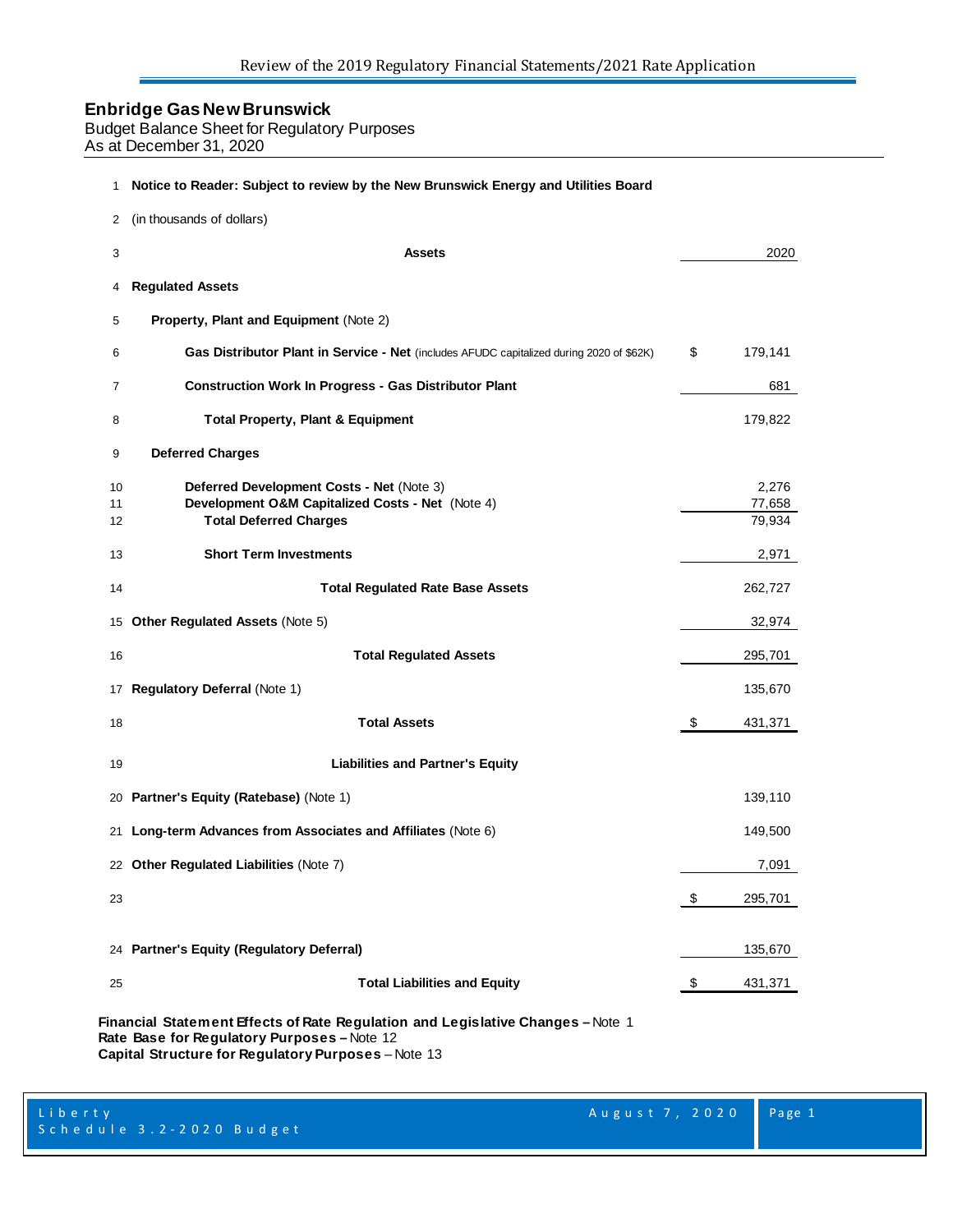Statement of Budgeted Income for Regulatory Purposes As at December 31, 2020

#### 1 **Notice to Reader: Subject to review by the New Brunswick Energy and Utilities Board**

2 (in thousands of dollars)

| 3                                                                                     |                         | 2020   |
|---------------------------------------------------------------------------------------|-------------------------|--------|
| <b>Revenue</b><br>4                                                                   |                         |        |
| 5<br><b>Operating Revenue (Note 8)</b>                                                |                         |        |
| Gas distribution<br>6                                                                 | \$                      | 44,826 |
| 7<br>Miscellaneous                                                                    |                         | 1,073  |
| 8<br><b>Allowance for Funds Used During Construction</b>                              |                         | 62     |
| $\boldsymbol{9}$                                                                      |                         | 45,961 |
| <b>Service and Inspections</b><br>10                                                  |                         |        |
| Revenue<br>11                                                                         |                         | 638    |
| 12<br>Cost of goods sold                                                              |                         | (334)  |
| 13                                                                                    |                         | 304    |
| <b>Total Revenue</b><br>14                                                            |                         | 46,265 |
|                                                                                       |                         |        |
| 15 Expenses                                                                           |                         |        |
| <b>Operating Expenses</b><br>16                                                       |                         |        |
| Operating and maintenance (Note 9)<br>17                                              |                         | 11,167 |
| Transportation (net)<br>18                                                            |                         | 1,768  |
| 19<br>Total Operating and maintenance expenses                                        |                         | 12,935 |
| 20<br>Other Expenses                                                                  |                         |        |
| 21<br>Bad debt expense                                                                |                         | 163    |
| 22<br>Amortization of Property, Plant and Equipment                                   |                         | 6,817  |
| <b>Municipal and Other Taxes</b><br>23                                                |                         | 1,275  |
| 24<br>Interest on Amounts Due to Associates & Affiliates and Other Interest (Note 10) |                         | 6,838  |
| 25<br>Amortization of Deferred Development Costs                                      |                         | 2,913  |
| 26<br>Amortization of Regulatory Deferral Account                                     |                         | 3,846  |
| 27<br><b>Total Expenses</b>                                                           |                         | 34,787 |
|                                                                                       |                         |        |
| 28 Income before Extraordinary Items, Regulatory Deferral and Return on Rate Base     |                         | 11,478 |
| 29 Excess returned to customers                                                       |                         | 1,569  |
| 30 Income before Tax                                                                  | \$                      | 13,047 |
| 31 Regulated Return on Equity (Note 11)                                               | $\sqrt[6]{\frac{1}{2}}$ | 13,047 |

#### **Financial Statement Effects of Rate Regulation and Legislative Changes** – Note 1 **Details of Affiliate Transactions** – Note 14

**Excess returned to customers** – earned in 2018; allow ed earnings are line 31 but earnings included in rate setting are line 28, the low er amount, in order to return the excess from 2018 to rate payers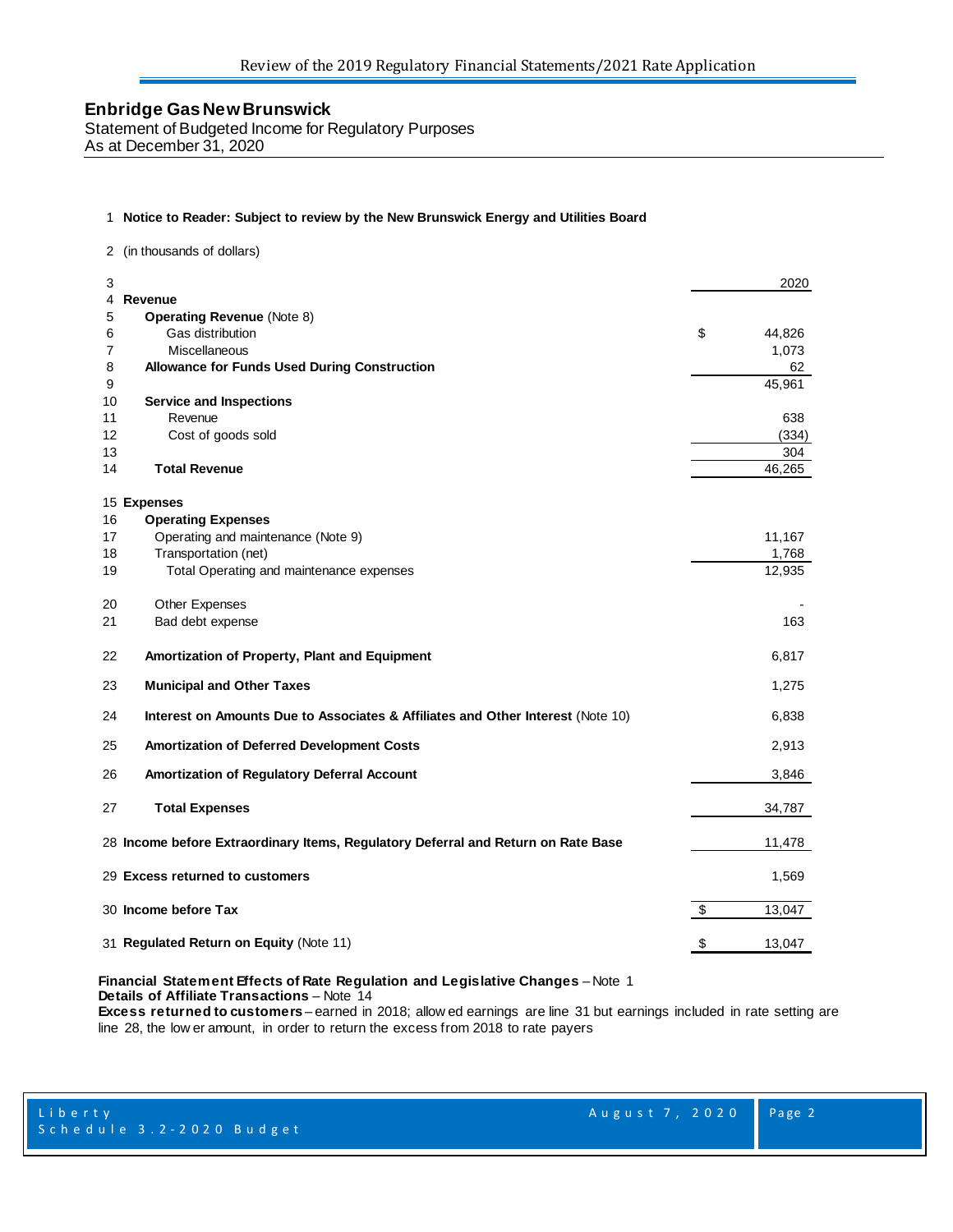#### **Enbridge Gas New Brunswick**  Notes to 2020 Budgeted Regulatory Financial Results For the year ended December 31, 2020

#### Note 1 **Financial Statement Effects of Rate Regulation and Legislative Changes**

- The Public Utility's primary business activities are subject to regulation by the New Brunswick Energy and
- Utilities Board (EUB). The Public Utility follows accounting practices prescribed by its regulator or
- stipulated in approved ratemaking decisions that are subject to examination and approval by the EUB and
- are similar to those being used by other enterprises in the gas distribution industry in Canada. Accordingly,
- the timing and recognition of certain revenues and expenses may differ from that otherwise expected
- under generally accepted accounting principles (GAAP) applicable to non-regulated operations. The
- ultimate recoverability of costs incurred is dependent upon the approval of the EUB.
- Rate regulation creates differences between the manner in which the Public Utility accounts for
- transactions or events and how they would be accounted for if the Public Utility was not subject to rate regulation. The differences in accounting treatment include:
- The EUB permits an "allowance for funds used during construction" (AFUDC) to be included in the rate
- base. In addition, AFUDC is included in the cost of property, plant and equipment and is depreciated over
- future periods as part of the total cost of the related asset, based on the expectation that depreciation
- expense, including the AFUDC component, will be approved for inclusion in future rates. AFUDC for rate-
- regulated entities includes both an interest component and a cost of equity component. In the absence of
- rate regulation, GAAP would permit the capitalization of only the interest component. Therefore, the initial
- set up of the equity component as a capitalized asset and the corresponding revenue recognized during
- the construction phase would not be recognized nor would the subsequent depreciation of the asset.
- As prescribed by the EUB, the Public Utility does not recognize gains and losses on the sale of Enbridge
- Utility Gas (EUG) in the statement of income and uses a purchase gas variance account to defer the gain
- or loss on sale. Non-regulated enterprises would normally account for the gain or loss in the statement of
- income or comprehensive income.
- Enbridge Inc., on behalf of the Public Utility, maintains a pension plan which provides defined benefit
- pension benefits to employees. As prescribed by the EUB, contributions made to the plan are expensed
- as paid, consistent with the recovery of such costs in rates. Under GAAP, pension costs and obligations
- for defined benefit pension plans are determined using the projected benefit method and are charged to
- income as services are rendered.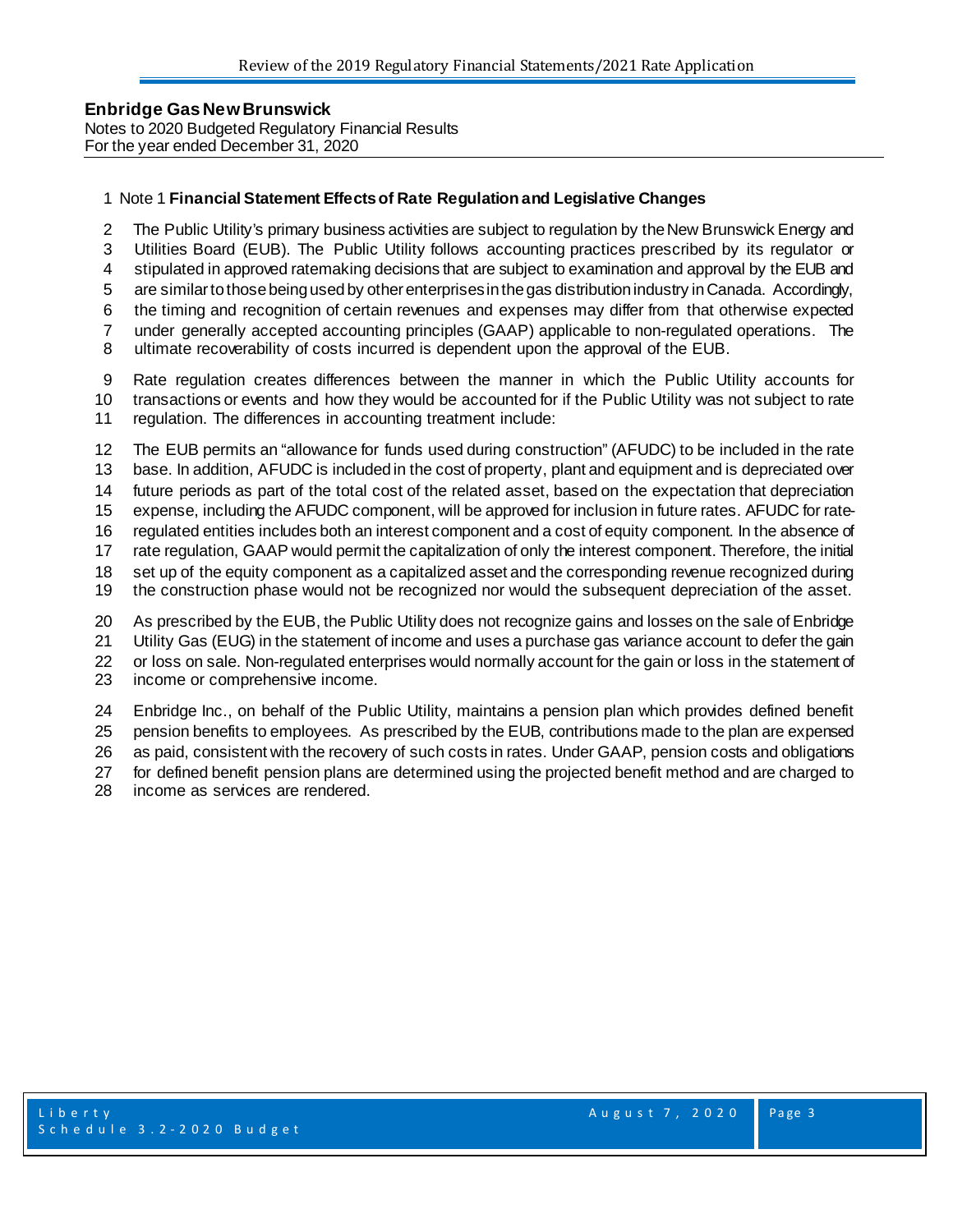Notes to 2020 Budgeted Regulatory Financial Results For the year ended December 31, 2020

#### Note 1 **Financial Statement Effects of Rate Regulation and Legislative Changes (continued)**

On December 16, 2016, the Government of New Brunswick enacted amendments to the Gas Distribution

Act, 1999. The General Franchise Agreement was extended for an additional 25 years with an additional

25 year option. The new legislation modifies the current approach to setting rates from a combination of

 cost of service and market based rates to a cost of service approach only. The regulatory deferral account was reduced to \$144.5 million with \$100 million to be included in revenue requirement over 26 years

commencing on January 1, 2020 and ending on December 31, 2045. The remaining regulatory deferral

account balance is to be recovered as authorized by the EUB.

|        |                                                                                    |     | Cost              | Accumulated<br>Amortization | 2020<br><b>Net Book</b><br>Value | <b>Rates of</b><br>Amortization |
|--------|------------------------------------------------------------------------------------|-----|-------------------|-----------------------------|----------------------------------|---------------------------------|
| 4<br>5 | Regulatory Deferral Account, Allowed by Legislation<br>Regulatory Deferral Account | \$. | 100,000<br>39,516 | \$<br>(3.846)               | 96,154<br>39,516                 | 3.85%<br>0.00%                  |
| 6      | <b>Regulatory Deferral Account, net</b>                                            |     | 139,516           | \$<br>(3,846)               | 135,670                          |                                 |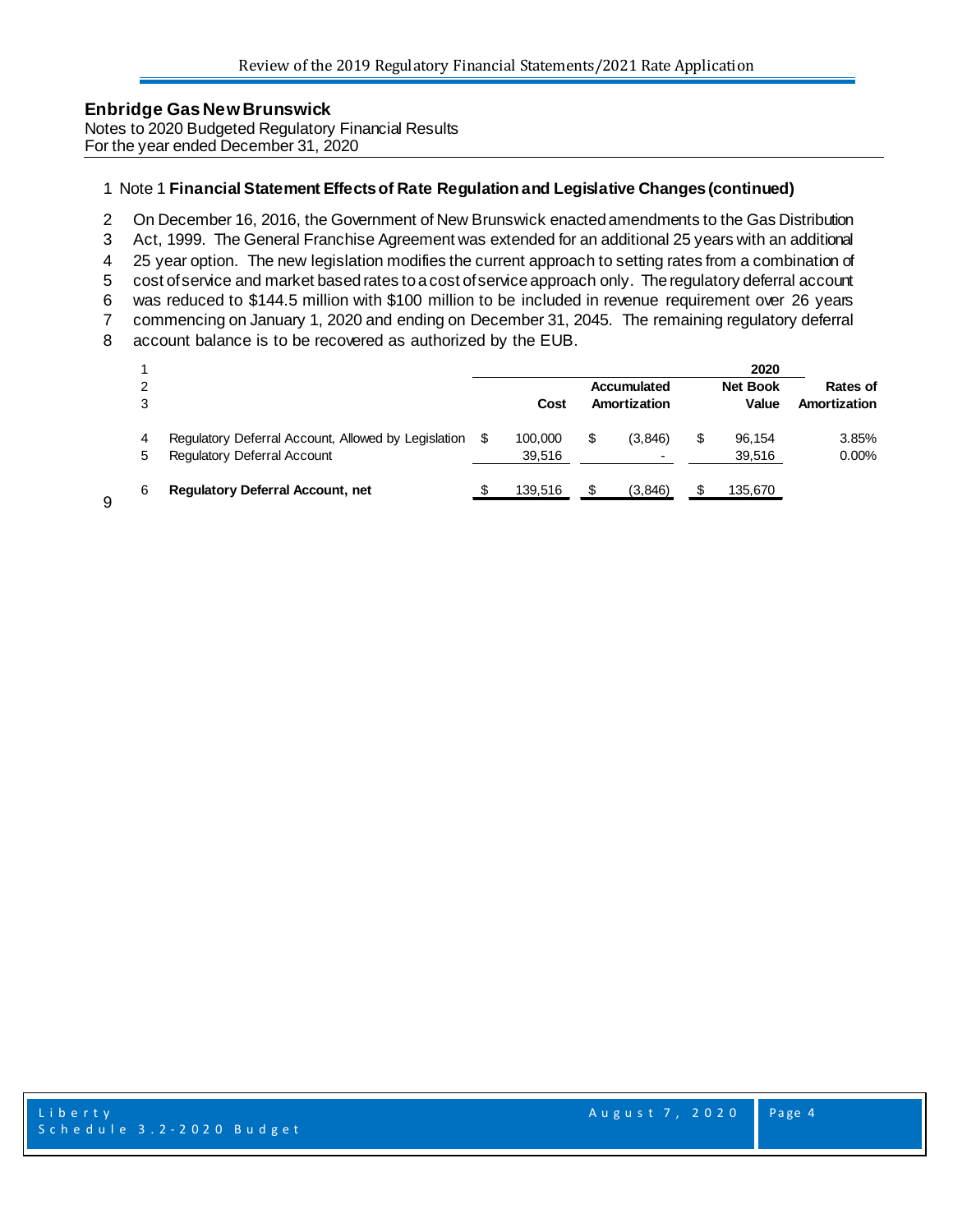Notes to 2020 Budget Regulatory Financial Results For the year ended December 31, 2020

(in thousands of dollars)

#### Note 2 **Property, Plant & Equipment**

| 1  |                                   |             |                    | 2020            |                           |
|----|-----------------------------------|-------------|--------------------|-----------------|---------------------------|
| 2  |                                   |             | <b>Accumulated</b> | <b>Net Book</b> | <b>Rates of</b>           |
| 3  |                                   | Cost        | Amortization       |                 | <b>Value Amortization</b> |
| 4  | Property, plant & equipment       |             |                    |                 |                           |
| 5  | General plant                     |             |                    |                 |                           |
| 6  | Computer hardware                 | \$<br>1,233 | \$<br>(534)        | \$<br>699       | 8.87%                     |
| 7  | Tools and work equipment          | 867         | (641)              | 226             | 14.53%                    |
| 8  | Office furniture and equipment    | 186         | (84)               | 102             | 6.41%                     |
| 9  | Transportation                    | 2,406       | (1, 116)           | 1,290           | 6.32%                     |
| 10 | Incentives                        | 1,100       | (249)              | 851             | 20.00%                    |
| 11 | Leasehold improvements            | 107         | (56)               | 51              | 100.00%                   |
| 12 | Subtotal                          | 5,899       | (2,680)            | 3,219           |                           |
| 13 | Distribution plant                |             |                    |                 |                           |
| 14 | Land                              | 375         |                    | 375             |                           |
| 15 | Rights of way and easements       | 189         |                    | 189             |                           |
| 16 | Distribution mains                | 135,308     | (38, 559)          | 96,749          | 1.64%                     |
| 17 | Street services                   | 72,594      | (21, 515)          | 51,079          | 1.74%                     |
| 18 | Meters and regulators             | 25,869      | (6, 828)           | 19,041          | 7.63%                     |
| 19 | <b>Stations</b>                   | 16,779      | (8, 290)           | 8,489           | 2.82%                     |
| 20 | Subtotal                          | 251,114     | (75, 192)          | 175,922         |                           |
| 21 | Total plant in service            | 257,013     | (77, 872)          | 179,141         |                           |
| 22 | Construction work in progress     | 681         |                    | 681             |                           |
| 23 | Total property, plant & equipment | 257,694     | \$<br>(77, 872)    | \$<br>179,822   |                           |
|    |                                   |             |                    |                 |                           |

1 - Amortized over the term of the related leases.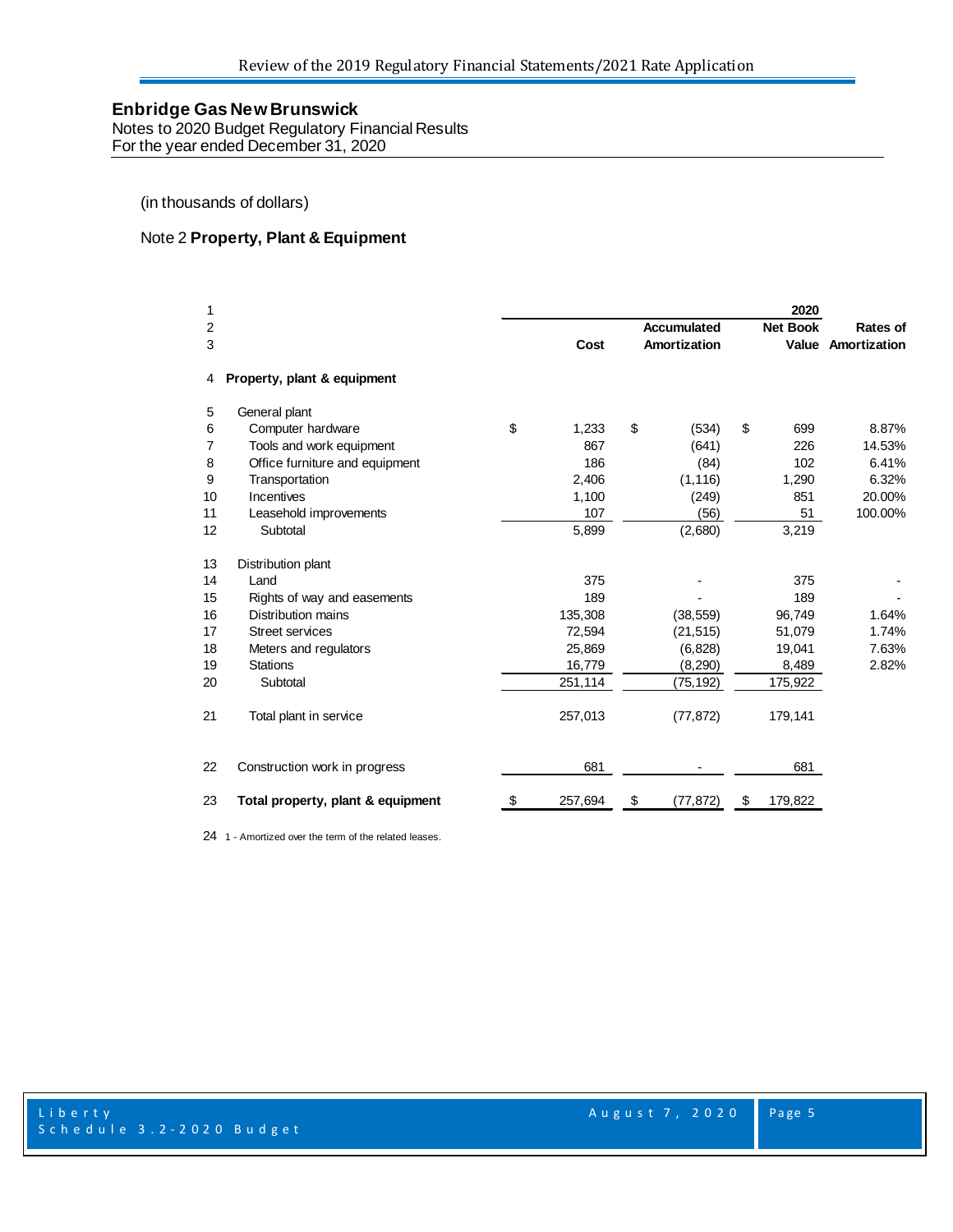Notes to 2020 Budget Regulatory Financial Results For the year ended December 31, 2020

(in thousands of dollars)

#### Note 3 **Deferred Development Costs - Net**

|        |                                       |   |                |     |                             |    | 2020                     |                          |
|--------|---------------------------------------|---|----------------|-----|-----------------------------|----|--------------------------|--------------------------|
| 2<br>3 |                                       |   | Cost           |     | Accumulated<br>Amortization |    | <b>Net Book</b><br>Value | Rates of<br>Amortization |
| 4<br>5 | Franchise fee<br>Intangible Software  | S | 1.500<br>2.772 | S   | (1,500)<br>(496)            | \$ | ۰<br>2.276               | 5.00%<br>4.96%           |
| 6      | Total deferred development costs, net |   | 4.272          | \$. | (1,996)                     | S  | 2.276                    |                          |

#### Note 4 **Development O&M Capitalized Costs – Net**

|    |                                          |         |   |              | 2020            |              |
|----|------------------------------------------|---------|---|--------------|-----------------|--------------|
| 8  |                                          |         |   | Accumulated  | <b>Net Book</b> | Rates of     |
| 9  |                                          | Cost    |   | Amortization | Value           | Amortization |
| 10 | Development O&M capitalized costs        | 114.953 | S | (37, 295)    | 77,658          | 2.43%        |
| 11 | Total development O&M capitalized costs, | 114.953 | S | (37, 295)    | 77,658          |              |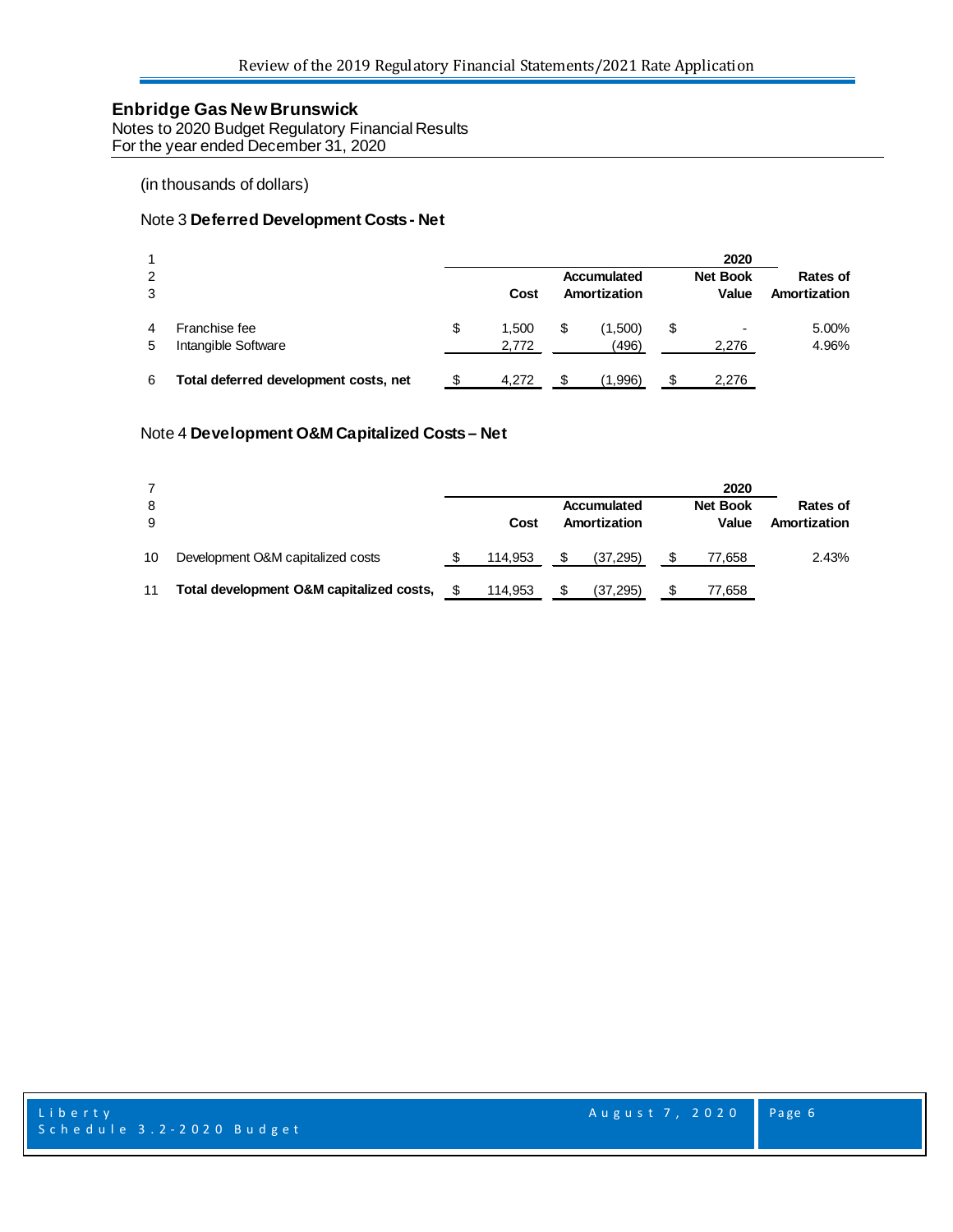Notes to 2020 Budget Regulatory Financial Results For the year ended December 31, 2020

#### (in thousands of dollars)

#### Note 5 **Other Regulated Assets**

|   |                               |    | 2020   |
|---|-------------------------------|----|--------|
| 2 | Cash & Short Term Investments | Ж, | 14,195 |
|   | Accounts Receivable           |    | 17,253 |
|   | Long term receivable          |    | 320    |
| 5 | Inventory                     |    | 1,206  |
| 6 |                               |    | 32,974 |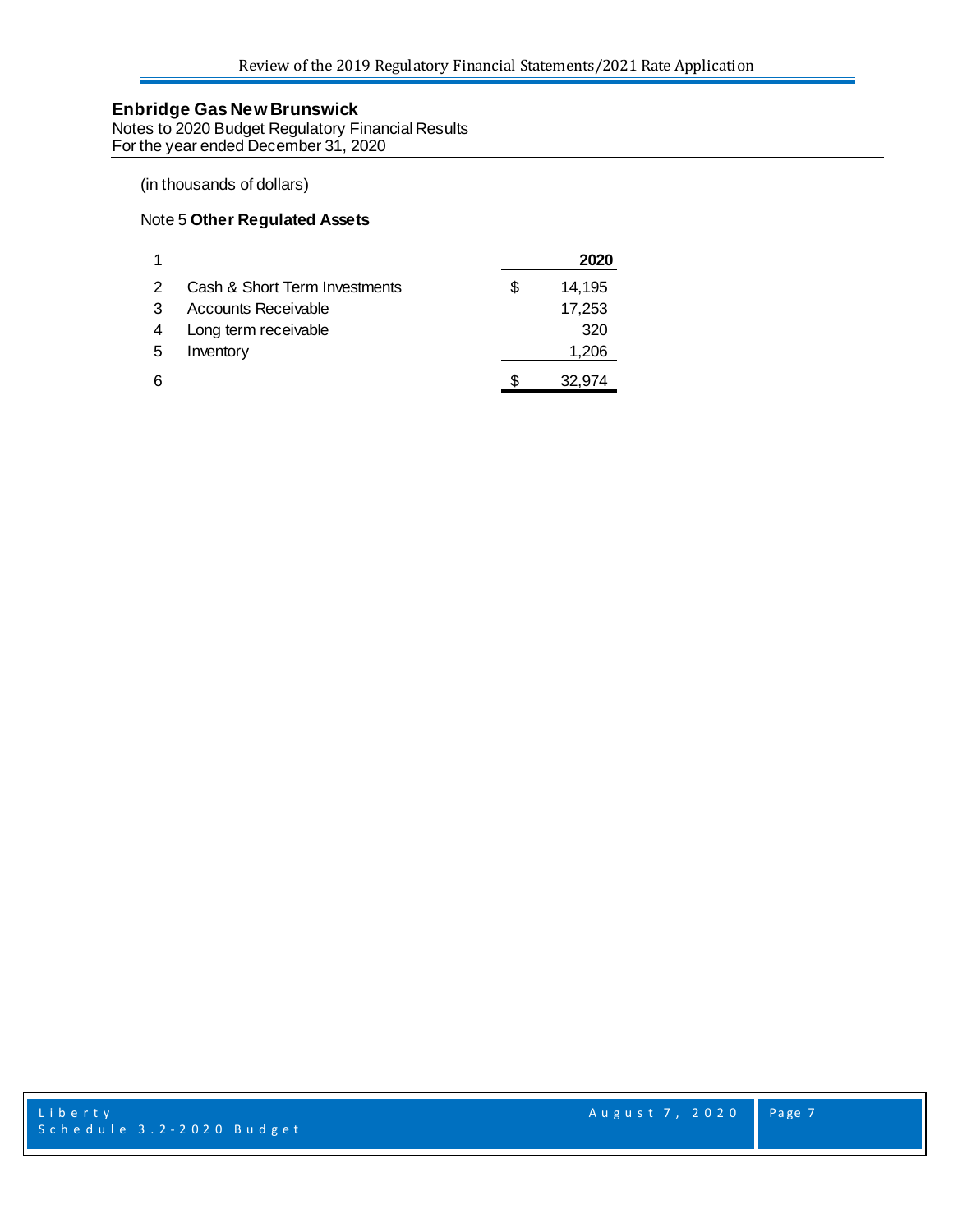Notes to 2020 Budget Regulatory Financial Results For the year ended December 31, 2020

(in thousands of dollars)

#### Note 6 **Long-term Advances from Associates and Affiliates**

| 1              |                                |                   |                      |    |         |                     | 2020        |           |  |
|----------------|--------------------------------|-------------------|----------------------|----|---------|---------------------|-------------|-----------|--|
| $\overline{2}$ |                                |                   |                      |    |         | <b>Cost of Debt</b> |             |           |  |
| 3              |                                | <b>Issue Date</b> | <b>Maturity Date</b> |    | Amount  | Enbridge Inc.       | <b>EGNB</b> | Regulated |  |
| 4              | <b>Promissory Note</b>         | 12-Dec-12         | 12-Dec-21            | \$ | 14,000  | 3.50%               | 4.50%       | 4.50%     |  |
| 5              | Promissory Note                | $8 - Jan-13$      | 8-Jan-20             |    |         | 3.67%               | 4.67%       | 4.67%     |  |
| 6              | <b>Promissory Note</b>         | 15-Sep-15         | 15-Sep-20            |    |         | 4.23%               | 5.23%       | 5.23%     |  |
| 7              | <b>Promissory Note</b>         | 8-Aug-16          | 9-Aug-21             |    | 20,000  | 3.55%               | 4.55%       | 4.55%     |  |
| 8              | <b>Promissory Note</b>         | 15-Mar-17         | 15-Mar-22            |    | 5,000   | 3.02%               | 4.02%       | 4.02%     |  |
| 9              | <b>Promissory Note</b>         | 15-Mar-17         | 15-Mar-22            |    | 21,000  | 3.02%               | 4.02%       | 4.02%     |  |
| 10             | <b>Promissory Note</b>         | 15-Mar-17         | 15-Mar-24            |    | 25,000  | 3.60%               | 4.60%       | 4.60%     |  |
| 11             | <b>Promissory Note</b>         | 9-Dec-19          | 9-Dec-24             |    | 15,000  | 4.00%               | 5.00%       | 5.00%     |  |
| 12             | <b>Promissory Note</b>         | 1-Aug-19          | 29-Mar-24            |    | 6,000   | 4.00%               | 5.00%       | 5.00%     |  |
| 13             | <b>Promissory Note</b>         | 15-Sep-19         | 15-Sep-24            |    | 18,000  | 4.00%               | 5.00%       | 5.00%     |  |
| 14             | Promissory Note                | 8-Jan-20          | 8-Jan-25             |    | 7,500   | 4.00%               | 5.00%       | 5.00%     |  |
| 15             | Promissory Note                | 15-Sep-20         | 15-Sep-25            |    | 18,000  | 4.00%               | 5.00%       | 5.00%     |  |
| 16             |                                |                   |                      |    |         |                     |             |           |  |
| 17             | Total long-term advances       |                   |                      |    |         |                     |             |           |  |
| 18             | from associates and affiliates |                   |                      | \$ | 149,500 | 3.67%               | 4.67%       | 4.67%     |  |

The cost of debt of EGNB is limited to the actual borrowing rate of Enbridge Inc. plus 1%.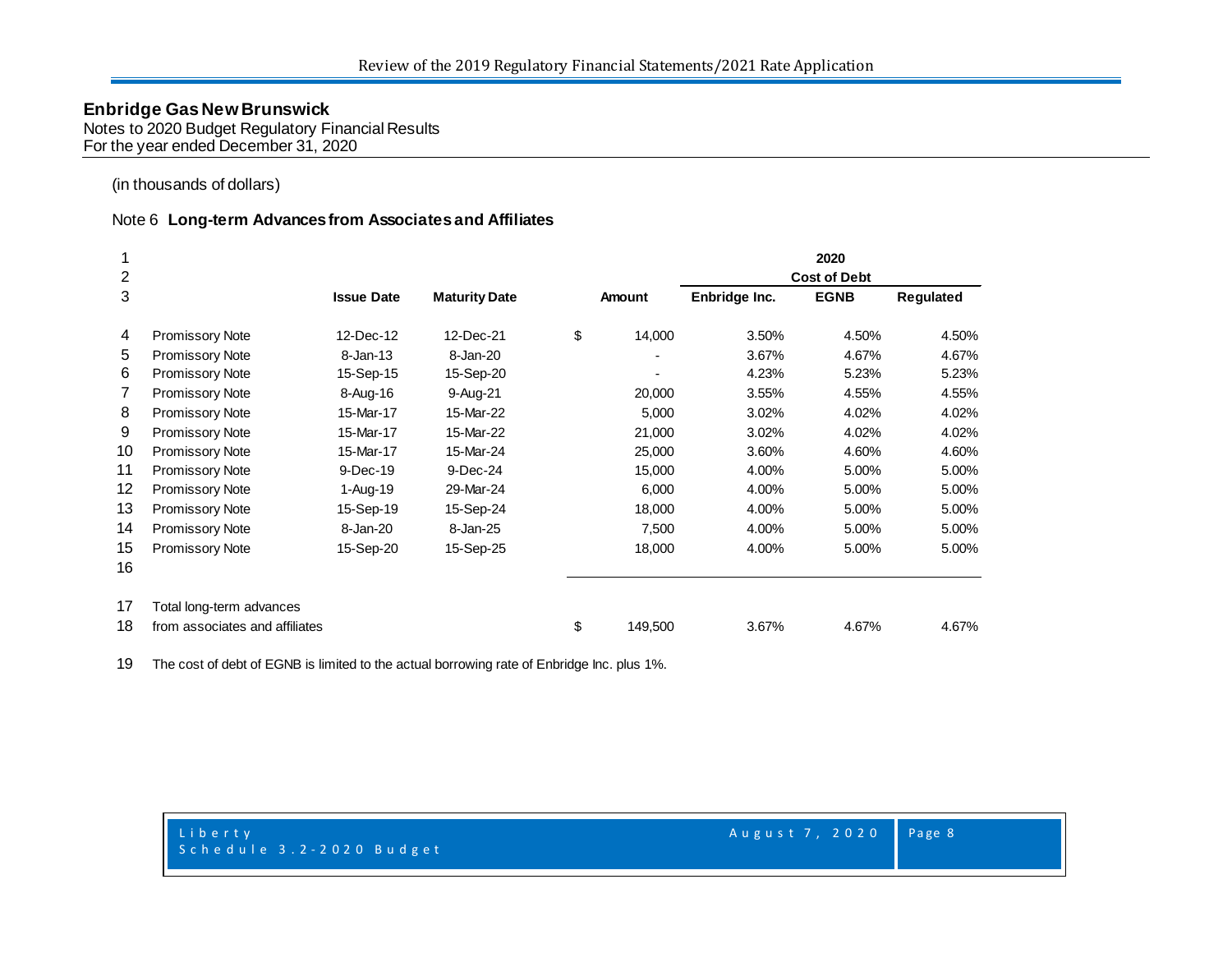Notes to 2020 Budget Regulatory Financial Results For the year ended December 31, 2020

#### (in thousands of dollars)

#### Note 7 **Other Regulated Liabilities**

| -1                                               |   | 2020  |
|--------------------------------------------------|---|-------|
| 2 Rates variance                                 | S |       |
| 3 Accounts Payable                               |   | 4.499 |
| 4 Long Term Payable                              |   | 133   |
| 5 Long Term Deferred Post Employment Liabilities |   | 2,459 |
| 6                                                |   | 7.091 |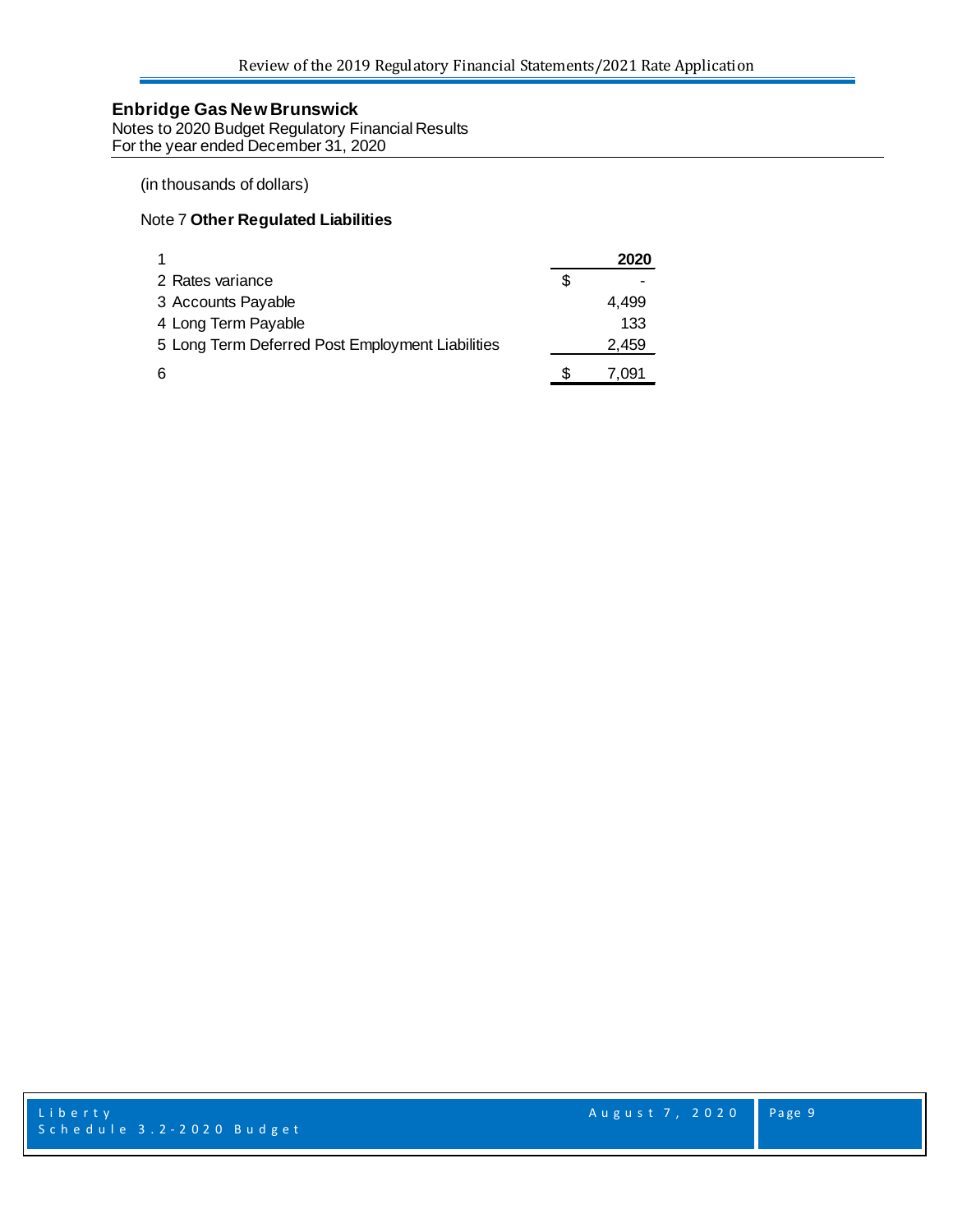Notes to 2020 Budget Regulatory Financial Results For the year ended December 31, 2020

(in thousands of dollars)

#### Note 8 **Operating Revenue**

#### **a. GasDistribution**

|                         |                                                                                                                                                                                                            | 2020 |                                                    |                                        |                                             |  |  |  |
|-------------------------|------------------------------------------------------------------------------------------------------------------------------------------------------------------------------------------------------------|------|----------------------------------------------------|----------------------------------------|---------------------------------------------|--|--|--|
| 2<br>3                  |                                                                                                                                                                                                            |      | Revenue                                            |                                        | <b>Customers Throughput</b><br>TJs          |  |  |  |
| 5.<br>6<br>7.<br>8<br>9 | 4 Small General Service (SGS)<br>Mid-General Service (MGS)<br>Large General Service (LGS)<br><b>Contract General Service (CGS)</b><br>Industrial Contract General Service (ICGS)<br>Off-Peak Service (OPS) | \$   | 8,182<br>13,666<br>11,742<br>5.646<br>5,434<br>156 | 8.370<br>3,198<br>363<br>90<br>9<br>13 | 594<br>1,141<br>1,498<br>857<br>1,460<br>25 |  |  |  |
|                         | 10 Total                                                                                                                                                                                                   |      | 44,826                                             | 12,043                                 | 5,575                                       |  |  |  |

11 1 Terajoule (TJ) = 1,000 Gigajoules (GJ)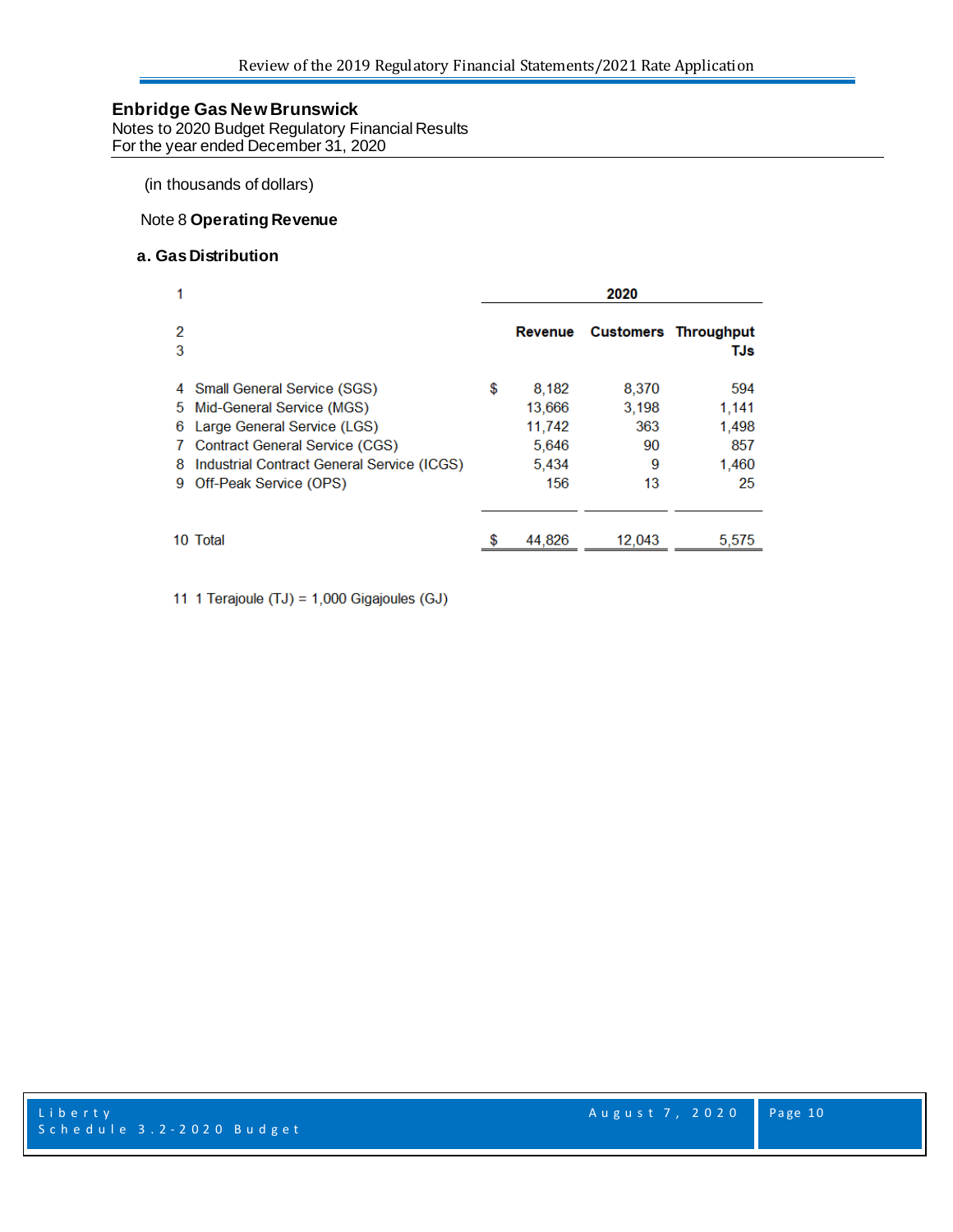Notes to 2020 Budget Regulatory Financial Results For the year ended December 31, 2020

(in thousands of dollars)

#### Note 8 **Operating Revenue (continued)**

#### **b. Miscellaneous**

| 1 |                                                                 |     | 2020       |
|---|-----------------------------------------------------------------|-----|------------|
|   | 2 Agent billing and collection<br>3 Other miscellaneous revenue | \$. | 190<br>883 |
|   | 4 Total miscellaneous                                           |     | 1,073      |

## 5 **Details of Agent Billing and Collection Revenue**

| 7 | 6 (in dollars)                                | 2020      |
|---|-----------------------------------------------|-----------|
|   |                                               |           |
|   | 8 Small General Service (SGS)                 | \$140,523 |
|   | 9 Mid-General Service (MGS)                   | 35,583    |
|   | 10 Large General Service (LGS)                | 10,726    |
|   | 11 Contract General Service (CGS)             | 2,686     |
|   | 12 Industrial Contract General Service (ICGS) | 407       |
|   | 13 Off-Peak Service (OPS)                     | 698       |
|   |                                               |           |
|   | 14 Total agent billing and collection revenue | \$190.623 |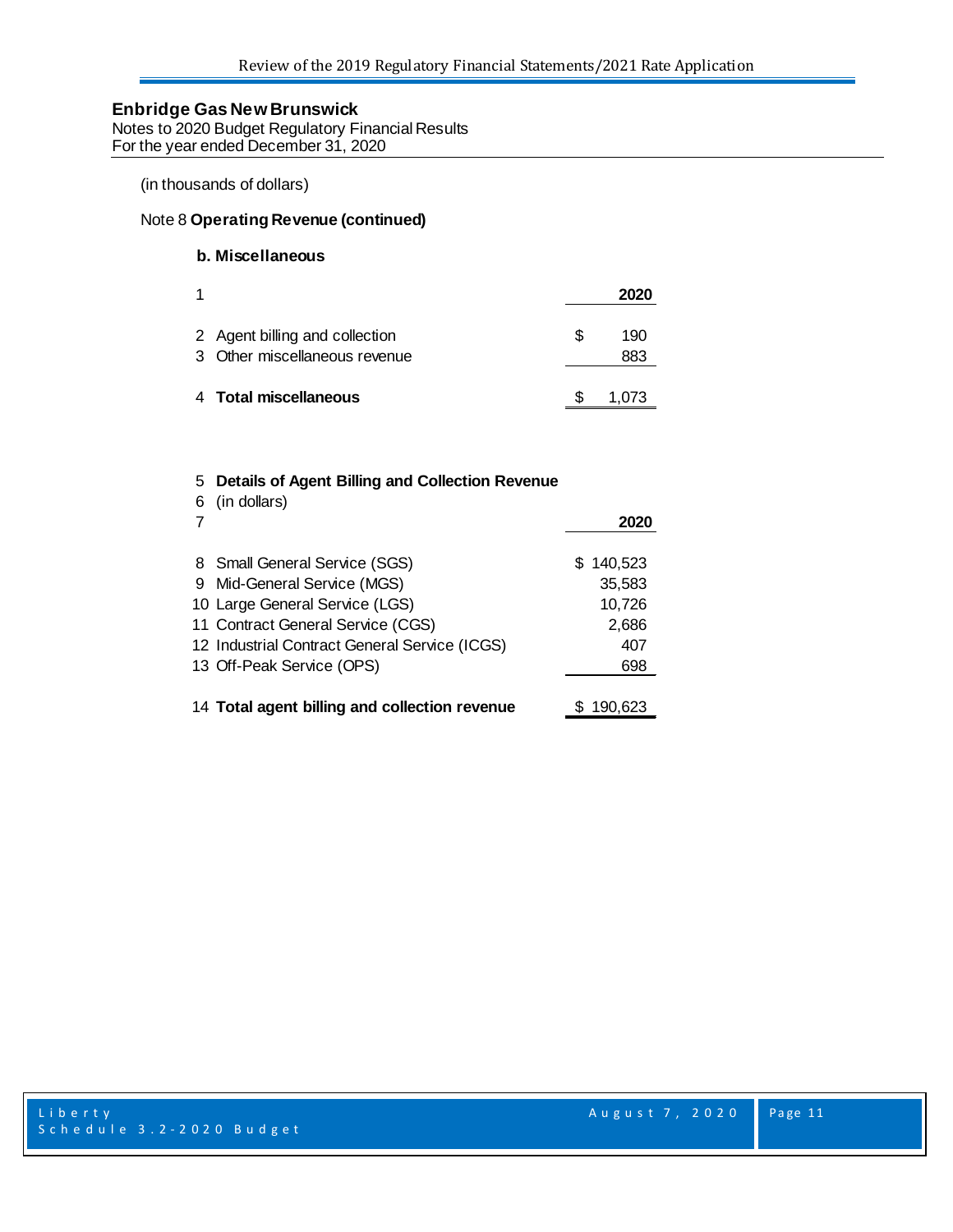Notes to 2020 Budget Regulatory Financial Results For the year ended December 31, 2020

(in thousands of dollars)

#### Note 9 **Operating and Maintenance Expenses**

| 1  |                                           | 2020      |
|----|-------------------------------------------|-----------|
| 2  | Corporate management                      | \$<br>933 |
| 3  | Corporate administration                  | 315       |
| 4  | Financial reporting                       | 1,282     |
| 5  | Information technology                    | 1,310     |
| 6  | Regulatory & upstream                     | 723       |
| 7  | Sales & marketing                         | 1,374     |
| 8  | Distribution & maintenance                | 5,461     |
| 9  | Customer care                             | 820       |
| 10 | Human resources                           | 2,424     |
| 11 | Gas transportation and related activities | 1,768     |
| 12 | <b>Total prior to capitalization</b>      | 16,410    |
| 13 | Property, plant & equipment               | 3,475     |
| 14 | <b>Total capitalized</b>                  | 3,475     |
| 15 | <b>Total expense</b>                      | \$12,935  |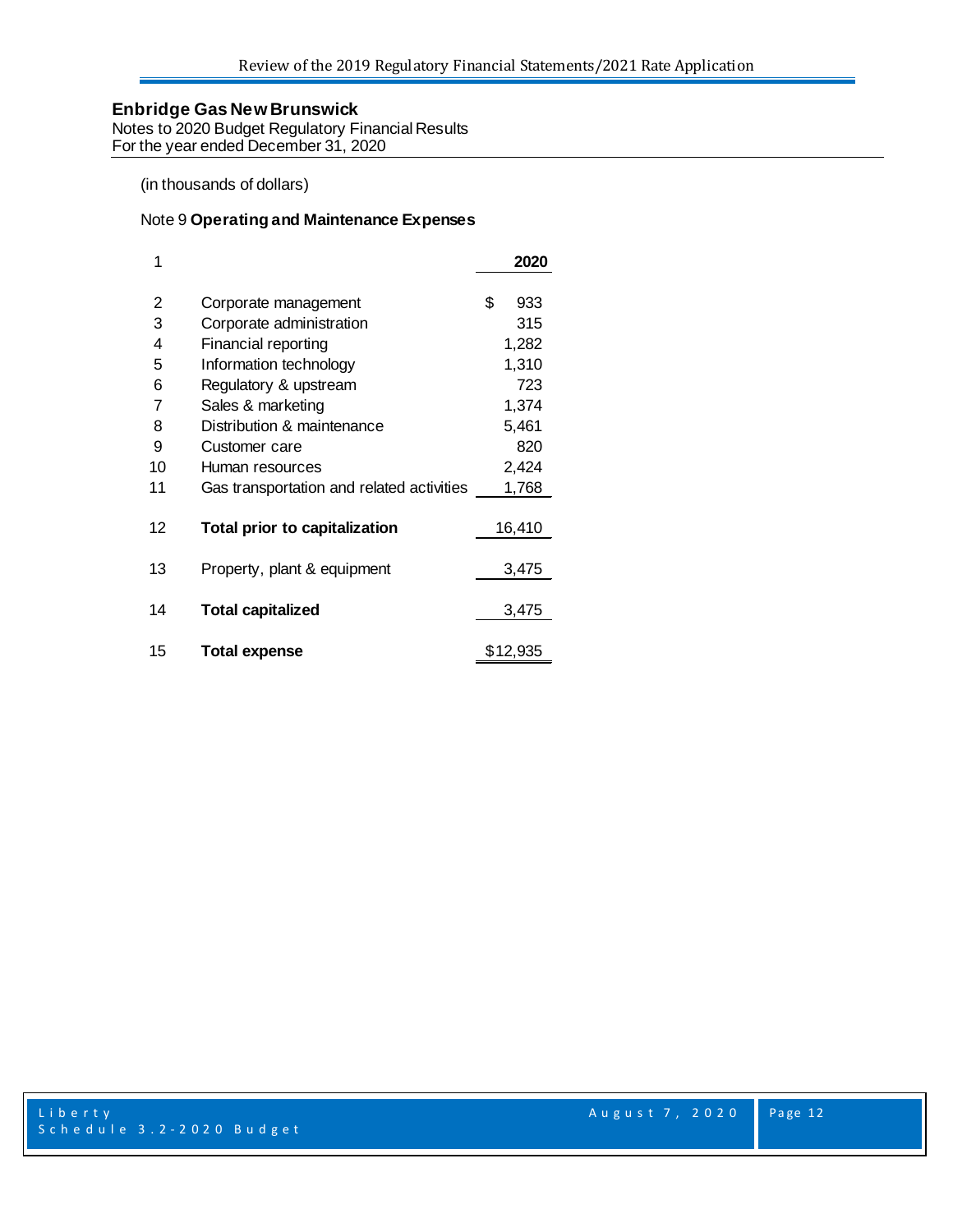Notes to 2020 Budget Regulatory Financial Results For the year ended December 31, 2020

### (in thousands of dollars)

#### Note 10 **Interest on Amounts Due to Associates & Affiliates and Other Interest**

|                                                                                                    | 2020        |
|----------------------------------------------------------------------------------------------------|-------------|
| Interest on long-term debt<br>AIDC - allowance for funds used during construction (debt component) | 6.817<br>21 |
| Total interest on amounts due to associates & affiliates and other interest                        | 6.838       |

#### Note 11 **Regulated Return on Equity**

| 5      |                                                                                                                                                         | 2020         |
|--------|---------------------------------------------------------------------------------------------------------------------------------------------------------|--------------|
| 6<br>8 | Regulated return on equity - Calculated<br>Budgeted amount that exceeds 10.9%<br>AEDC - allowance for funds used during construction (equity component) | 13.006<br>41 |
|        | Total regulated return on equity                                                                                                                        | 13.047       |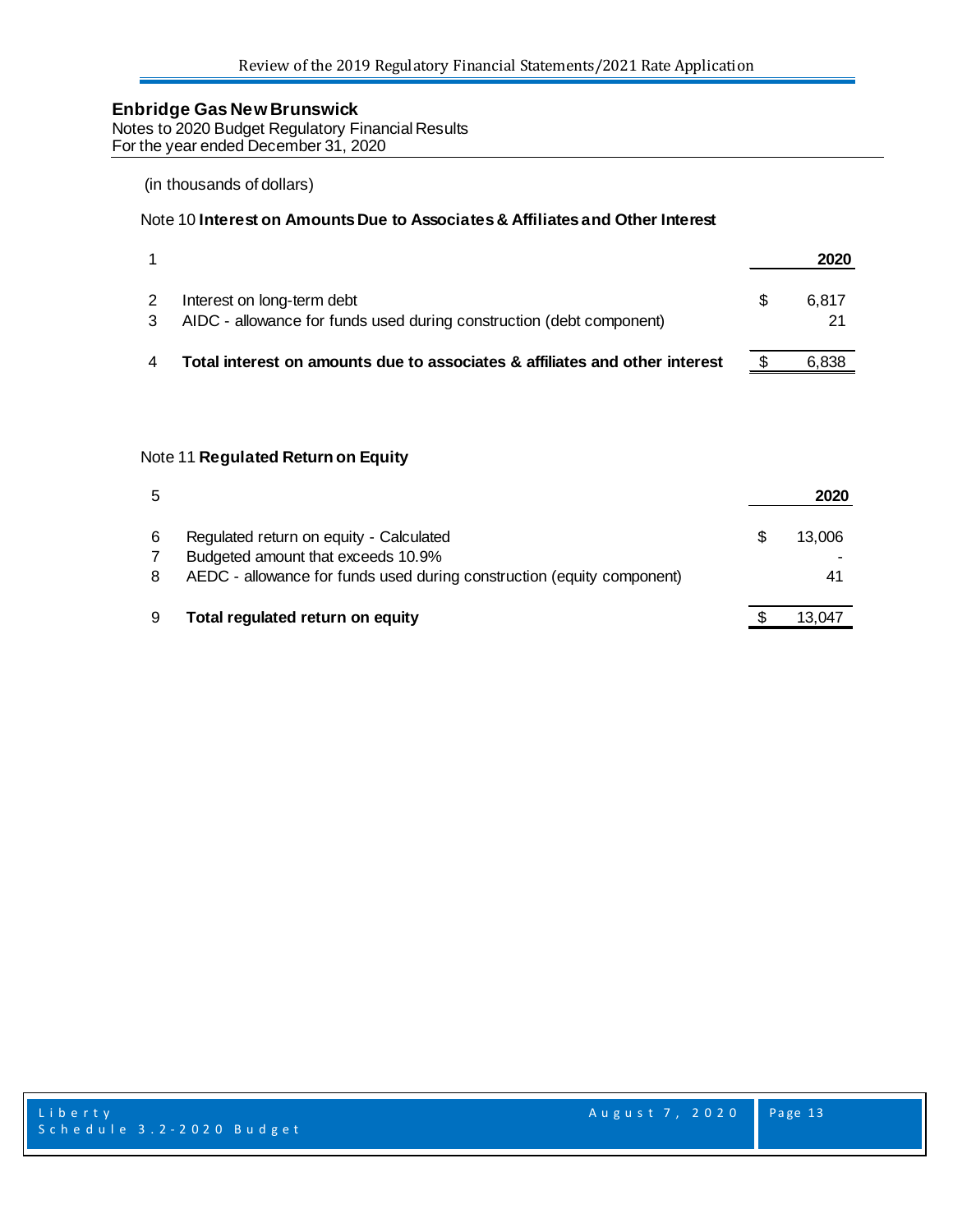Notes to 2020 Budget Regulatory Financial Results For the year ended December 31, 2020

(in thousands of dollars)

#### Note 12 **Rate Base for Regulatory Purposes**

| 1  |                                   | 2020          |
|----|-----------------------------------|---------------|
| 2  | Property, plant & equipment       |               |
| 3  | Cost                              | \$<br>257,013 |
| 4  | Accumulated amortization          | (77, 872)     |
| 5  | <b>Net</b>                        | 179,141       |
| 6  | Deferred charges                  |               |
| 7  | Franchise fee, at cost            | 1,500         |
| 8  | Accumulated amortization          | (1,500)       |
| 9  | <b>Net</b>                        |               |
| 10 | Development O&M capitalized costs | 114,953       |
| 11 | Accumulated amortization          | (37,295)      |
| 12 | <b>Net</b>                        | 77,658        |
| 13 | Intangible Software               | 2,772         |
| 14 | Accumulated amortization          | (496)         |
| 15 | <b>Net</b>                        | 2,276         |
| 16 | Deferral account                  |               |
| 17 | <b>Total deferred charges</b>     | 79,934        |
| 18 | <b>Term deposit</b>               | 2,971         |
| 19 | <b>Working capital allowance</b>  | 1,453         |
| 20 | <b>Total rate base</b>            | \$<br>263,499 |
| 21 | Average rate base                 | \$<br>265,160 |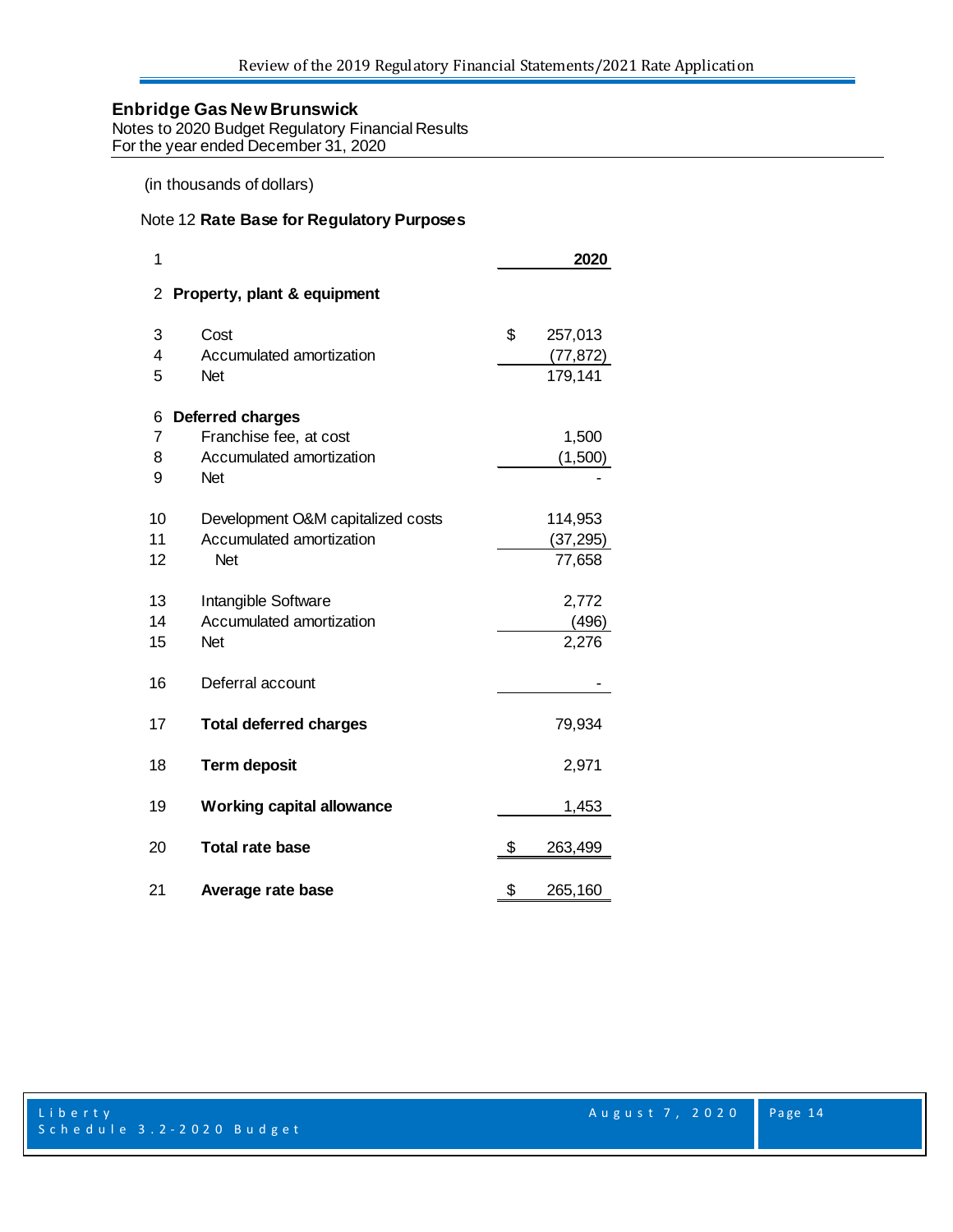Notes to 2020 Budget Regulatory Financial Results For the year ended December 31, 2020

(in thousands of dollars)

#### Note 13 **Capital Structure for Regulatory Purposes**

| 1 |                            | 2020                     |
|---|----------------------------|--------------------------|
|   | 2 Capital structure        |                          |
| 4 | 3 Long-term debt<br>Equity | \$<br>149,500<br>139,110 |
| 5 | Total                      | 288,610                  |
|   |                            |                          |

#### **Capital structure percentage**

| 7 Long-term debt | 51.80%  |
|------------------|---------|
| 8 Equity         | 48.20%  |
| 9 Total          | 100.00% |
|                  |         |

#### **Capital structure average percentage for regulatory purposes**

| 11 Long-term debt | 55.00%  |
|-------------------|---------|
| 12 Equity         | 45.00%  |
| 13 Total          | 100.00% |

#### **Weighted cost of capital for regulatory purposes**

| 15 Long-term debt | 2.57% |
|-------------------|-------|
| 16 Equity         | 4.91% |
| 17 Total          | 7.48% |